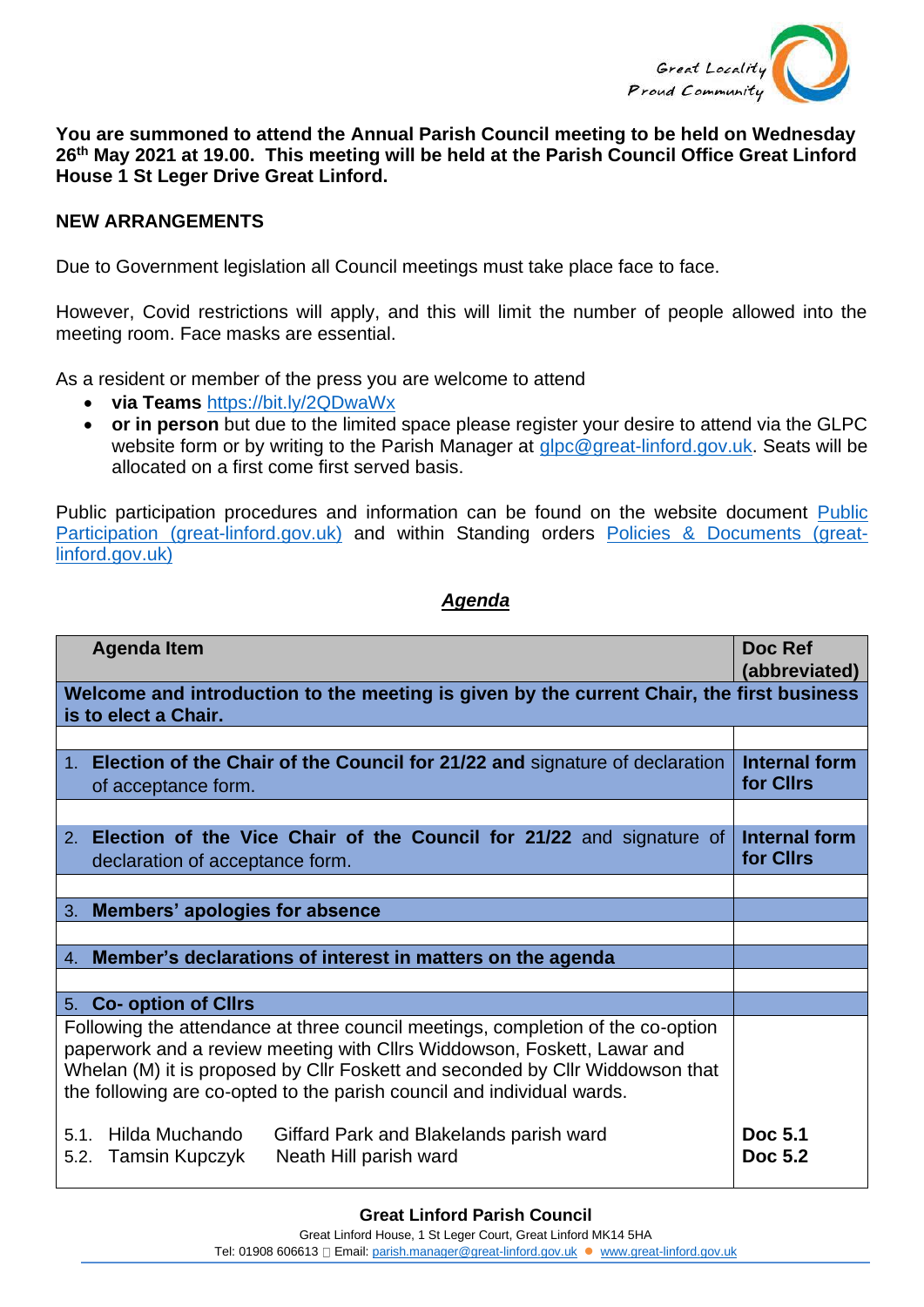

|      | 6. Resignation.                                                                                                                                            |                            |
|------|------------------------------------------------------------------------------------------------------------------------------------------------------------|----------------------------|
|      | Council is asked to note that Charles Omole has formally resigned his                                                                                      |                            |
|      | position as Councillor for Great Linford. The co-option vacancy process will                                                                               |                            |
|      | be completed as required.                                                                                                                                  |                            |
|      | 7. Public Question Time                                                                                                                                    |                            |
|      |                                                                                                                                                            |                            |
|      | The meeting will be adjourned for an agreed time by the Chair for the public<br>to ask questions about agenda items. The Chair will allocate speaking time |                            |
|      | as appropriate.                                                                                                                                            |                            |
|      |                                                                                                                                                            |                            |
|      | 8. Membership of Committees                                                                                                                                |                            |
| 8.1. | <b>Committee Chairs, Vice Chairs and Members have only recently been</b>                                                                                   | Internal form              |
|      | agreed. It is proposed by Cllr M Whelan that the membership as noted on                                                                                    | for Cllrs                  |
|      | the attached reports are proposed as accepted and membership will                                                                                          |                            |
|      | continue for this year 21/22.                                                                                                                              |                            |
|      |                                                                                                                                                            |                            |
|      |                                                                                                                                                            |                            |
| 8.2. | Cllr information and consent forms need to be checked and updated<br>annually. A 365 form has been created for Cllrs to complete this year, it is          | Internal form<br>for Cllrs |
|      | circulated with the additional information and ClIrs are asked to return it                                                                                |                            |
|      | asap. This will then be used for each subsequent year.                                                                                                     |                            |
|      |                                                                                                                                                            |                            |
|      | Cllrs are also asked to check their details, training, attendance, and bios                                                                                |                            |
|      | on the website.                                                                                                                                            |                            |
|      |                                                                                                                                                            |                            |
|      | Parish Councillors & Staff (great-linford.gov.uk)                                                                                                          |                            |
|      | If there are any amendments, please contact the office glpc@great-                                                                                         |                            |
|      | linford.gov.uk                                                                                                                                             |                            |
|      |                                                                                                                                                            |                            |
|      | 9. Terms of Reference and delegation arrangements                                                                                                          |                            |
|      | 9.1. Terms of reference were recently changed when GLPC changed to                                                                                         |                            |
|      | committee structure. Council is asked to agree amendments as noted in                                                                                      |                            |
|      | the attached documentation for all the committees.                                                                                                         |                            |
|      |                                                                                                                                                            | Doc 9.1.1                  |
|      | 9.1.1. Planning Subcommittee - changes are made to the terms of reference<br>relating to number of applications reviewed, advisory Cllrs and meeting of    |                            |
|      | developers.                                                                                                                                                |                            |
|      | 9.1.2. Personnel committee - changes to wordings have been made and are                                                                                    | Doc 9.1.2                  |
|      | shown in the attached document for council agreement.                                                                                                      |                            |
|      | 9.1.3. Finance Governance and Asset Committee - amendments made to                                                                                         | Doc 9.1.3                  |
|      | wording are shown in the attached document for council agreement.                                                                                          |                            |
|      | 9.1.4. Community Services Committee - addition made as previously there was                                                                                | Doc 9.1.4                  |
|      | no quorum number stated.                                                                                                                                   |                            |
|      |                                                                                                                                                            | <b>Doc 9.2</b>             |
| 9.2. | Council is asked to agree the report detailing the scheme of delegated<br>powers for committee's sub committees and officers.                              |                            |
|      |                                                                                                                                                            |                            |
|      |                                                                                                                                                            |                            |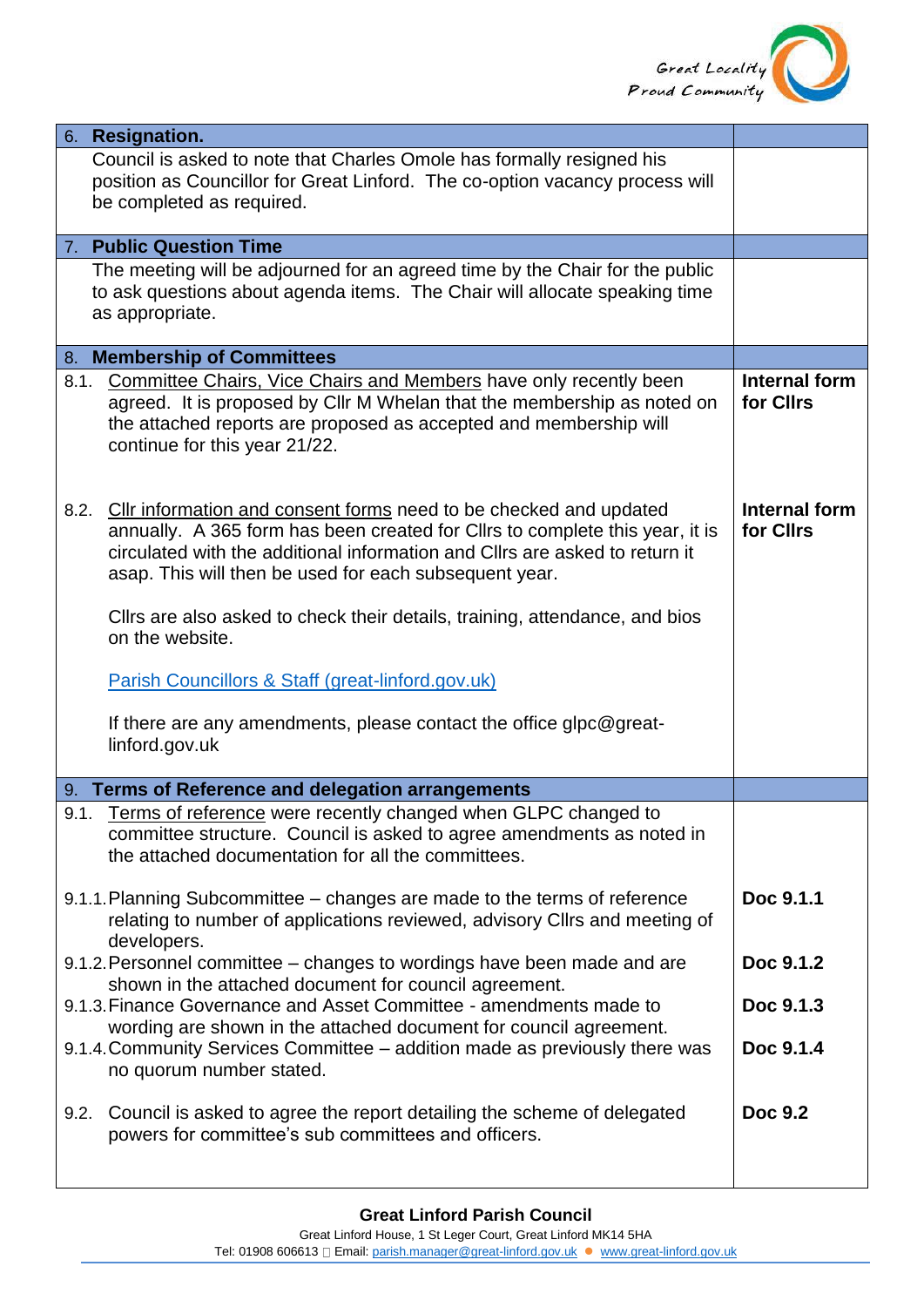

|                                                                              | 9.3. Council subscription to other bodies                                                                                                                                                                                                                                                                                                                                                                                                                                                                                                                             |                                                         |
|------------------------------------------------------------------------------|-----------------------------------------------------------------------------------------------------------------------------------------------------------------------------------------------------------------------------------------------------------------------------------------------------------------------------------------------------------------------------------------------------------------------------------------------------------------------------------------------------------------------------------------------------------------------|---------------------------------------------------------|
| Council is asked to review and agree the continuation of subscription to the |                                                                                                                                                                                                                                                                                                                                                                                                                                                                                                                                                                       |                                                         |
| following.                                                                   | 9.4. National Association of Local Councils (NALC). This group represents<br>parish councils at the government level and provides guidance and legal<br>support as well as training for Cllrs and Officers. It provides the model<br>documentation for a variety of governance topics that are essential for the<br>sector. As part of the fee, we members of the county association<br>(Buckinghamshire & Milton Keynes Association of Local Councils<br>(BMKALC) who support the council directly. Cost BALC £1,848.34 and<br>NALC £1,073.23 (invoiced as one item) |                                                         |
| 9.5.                                                                         | Milton Keynes Association of Local Council (MKALC) – this membership is<br>separate to the one paid for to NALC as it is an organisation run for the<br>MK councils primarily -- Cost £112 when charged.                                                                                                                                                                                                                                                                                                                                                              | Doc 9.5                                                 |
| 9.6.                                                                         | Society of Local Council Clerks (SLCC) – this is the professional<br>organisation for the Officers of the Council. The Parish Manager and RFO<br>are members but Cllrs and other Staff can attend the training provided.<br>Cost £407 a year                                                                                                                                                                                                                                                                                                                          |                                                         |
|                                                                              | 9.7. The Allotment Association – formerly the Nation Association of Allotment<br>and Leisure Gardens - this organisation provides legal and technical<br>support for allotment holders through the Parish Councils membership /<br>Cost is £55 a year.                                                                                                                                                                                                                                                                                                                |                                                         |
|                                                                              | 10. Representation on external bodies                                                                                                                                                                                                                                                                                                                                                                                                                                                                                                                                 |                                                         |
|                                                                              | GLPC has formal and informal membership to a variety of partnership groups.<br>The current representatives are listed on the attached form and if any other Cllr<br>would like to represent GLPC they are asked to make their intentions on the<br>form. Council is then asked to agree the representatives and vote if there is<br>more than one interested candidate.                                                                                                                                                                                               | Internal form<br>for Cllrs for<br>items 10.1 to<br>10.3 |
|                                                                              | 10.1. Parish Forum – current representatives are Cllr Widdowson and the Parish<br>Manager. There are 4 meetings a year and reports are given to the next<br>council meeting.                                                                                                                                                                                                                                                                                                                                                                                          |                                                         |
|                                                                              | 10.2. Milton Keynes Association of Local Council – there is currently no name<br>individual, but Cllr Burgess has previously attended. There are 4 meetings<br>a year and reports will be given to the next council meeting.                                                                                                                                                                                                                                                                                                                                          |                                                         |
|                                                                              | 10.3. Great Linford Charities - Meets ad hoc, representative is a conduit<br>between the charity and council. Cllr Burgess has assisted in the past.<br>10.4. Cross and Stable – Cllr Heale is currently the representative as a resident                                                                                                                                                                                                                                                                                                                             |                                                         |
|                                                                              | of the area. He remains a member until he leaves the parish council.<br>10.5. Giffard Park Pond – Cllr Widdowson is the representative of the parish<br>council on this group. They report annually on their activities.                                                                                                                                                                                                                                                                                                                                              |                                                         |
|                                                                              |                                                                                                                                                                                                                                                                                                                                                                                                                                                                                                                                                                       |                                                         |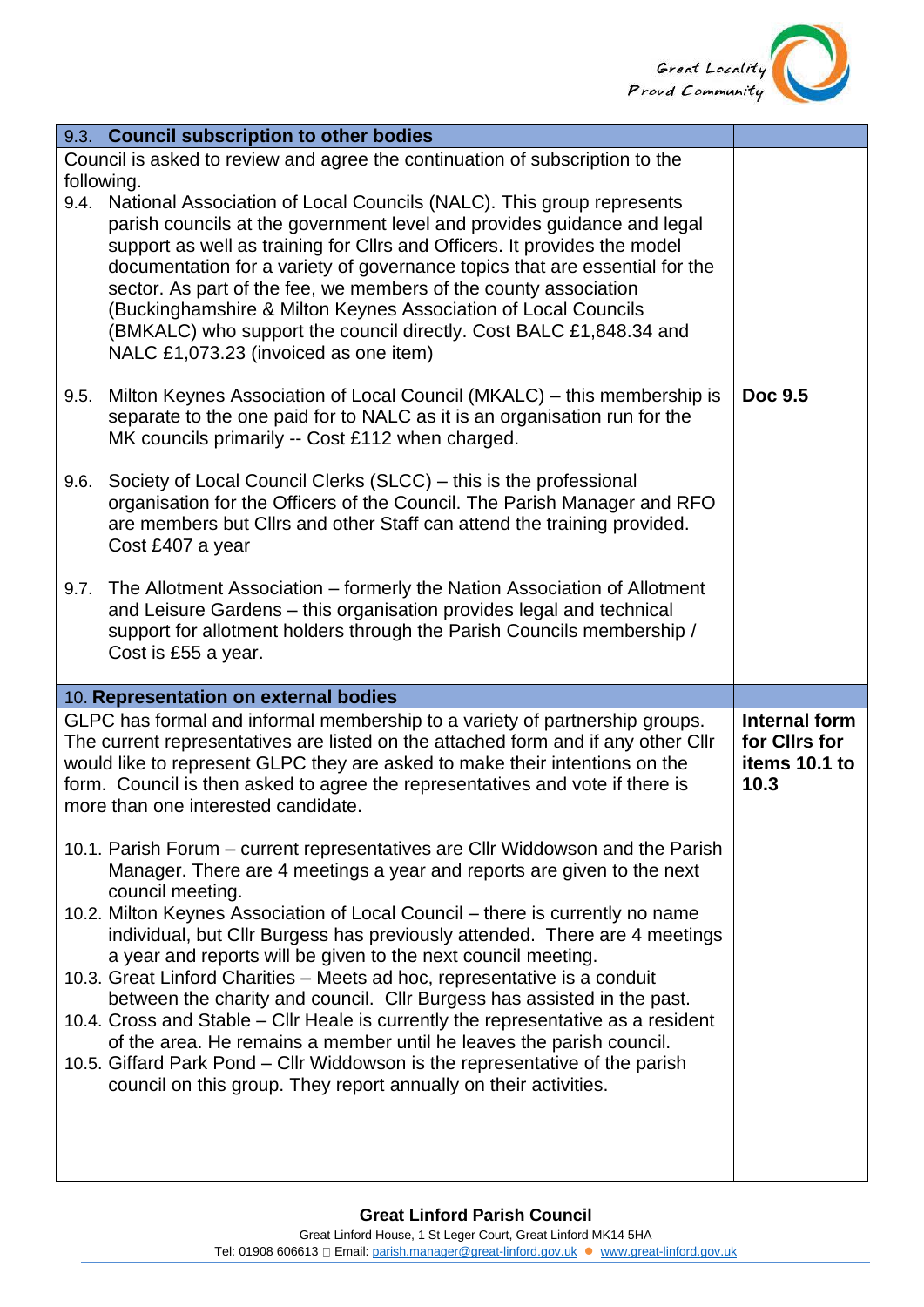

| <b>Standing</b><br>order page<br>11<br>Doc 12.1 |
|-------------------------------------------------|
| Doc 12.2                                        |
| <b>Doc 13</b>                                   |
|                                                 |